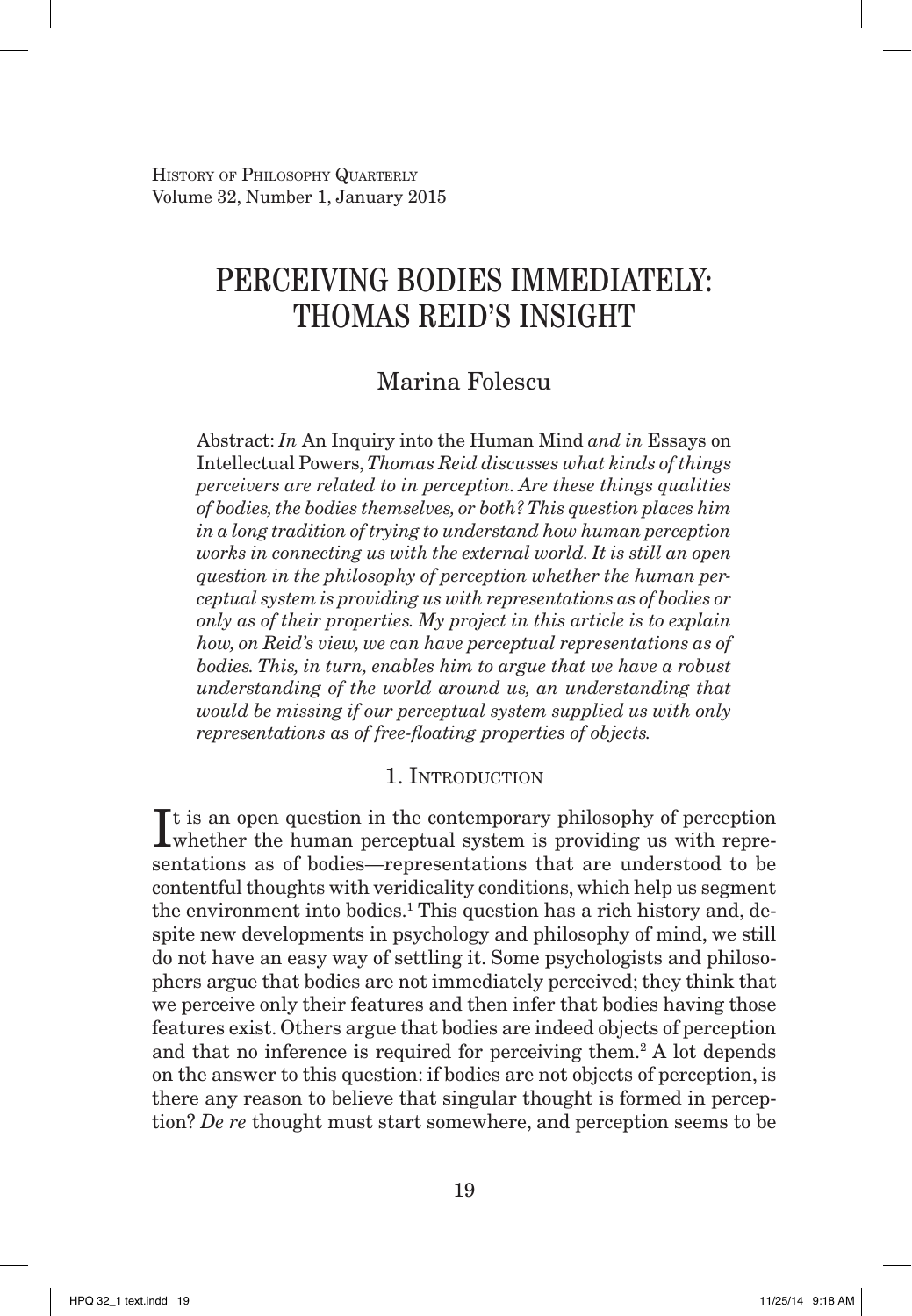a suitable candidate here. If we perceived only free-floating properties, we would not have a robust understanding of the world around us. In the absence of *body* as a perceptual category, we seem to be burdened with Hume's skepticism about the external world.

 Reid scholars have long credited him with shredding the veil of skepticism to pieces.3 But the exact details of this overhaul are still not well settled or appreciated.<sup>4</sup> There is a tension in the secondary literature, engendered by a corresponding tension in Reid's text itself, regarding the perception of bodies. The problem is even more acute since this tension has gone largely unnoticed. One purpose of the present paper is to show that perception of bodies is indeed possible on Reid's view and to situate his view in the larger context of the aforementioned debate.

To do so, we should first note that some scholars interpret Reid as saying that only primary qualities of bodies can be originally and immediately perceived. Secondary qualities and bodies are, at most, objects of acquired perception.5 Other scholars just take it for granted that we can (originally) perceive material substances, without noticing that they are possibly attributing inconsistent views to Reid.<sup>6</sup> To address this tension, the present paper offers several arguments to show that, on Reid's view, bodies can indeed be immediate objects of perception, in the sense that veridical perception connects us with actually existing bodies, found in the world around us.

Any discussion concerning the *immediate* objects of perception must start with an explanation of the relevant notion of immediacy. George Pappas and Todd Buras discussed the ways in which Reidean immediacy could be understood, and throughout this paper, I will use their important and correct categorization.7 According to Pappas, there are two senses of immediacy that Reid employs in his work; according to Buras, there are three, as explained below. First, something is said to be perceived or known immediately if it is not known in virtue of a propositional inference. For example, one can know that a mathematical axiom is true *immediately* by just contemplating it, whereas one knows that a mathematical theorem is true only by having proved that it follows from one or more axioms. The knowledge of the theorem is mediated by the inference needed to reach the conclusion. If perception of bodies turns out to be immediate in this sense, then it will be said to be epistemically immediate. Since all perception, according to Reid, must be epistemically immediate (e.g., *EIP* II.5, p. 96), perception of bodies, if at all possible on his view, should be understood to have this feature, too.

 Second, something is said to be perceived immediately if there are no mental entities, for example, ideas, mediating the contact between the perceiver's mind and the external world. If perception of bodies turns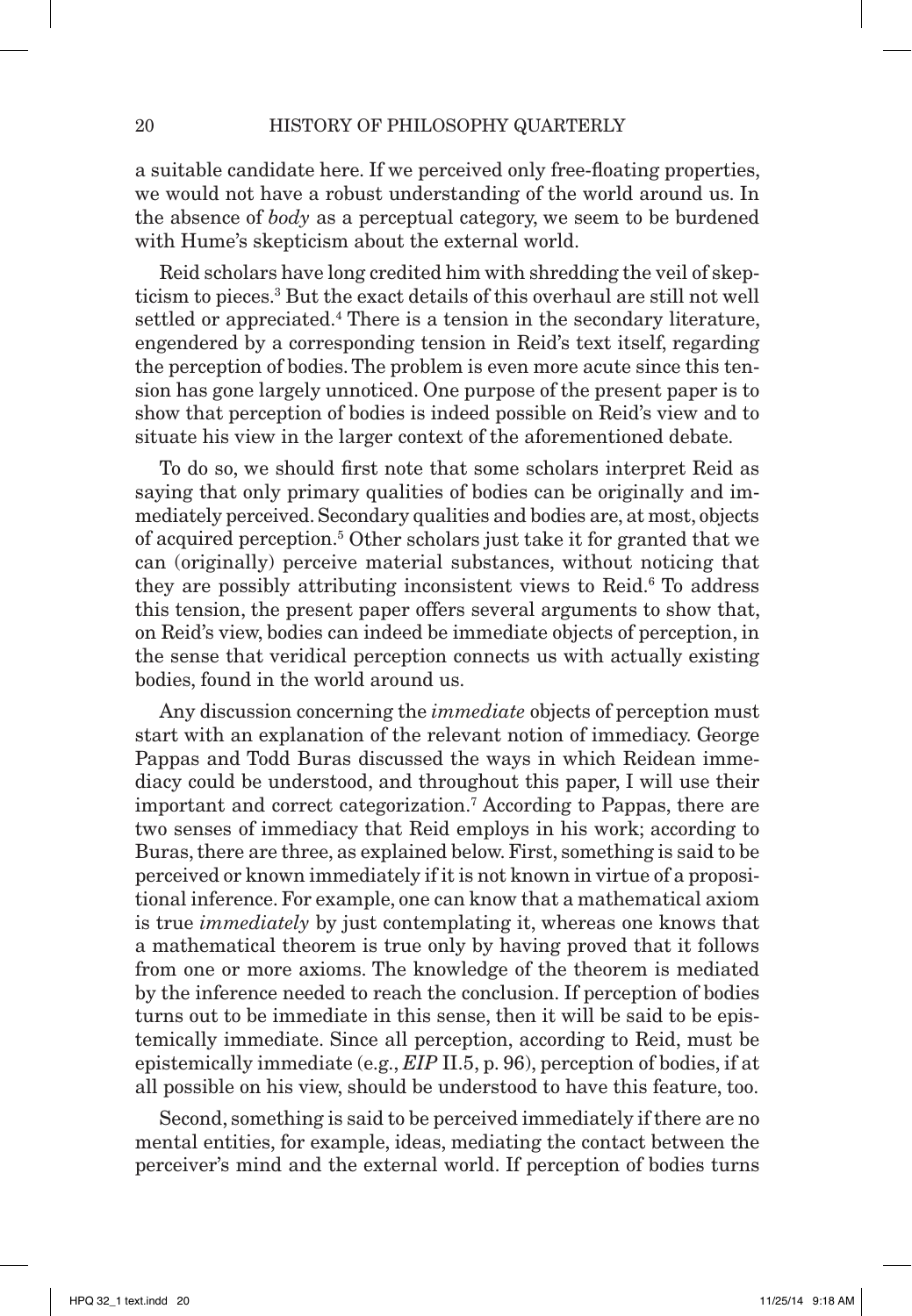out to be immediate in this sense as well as the first, then it will be said to be perceptually immediate. Since Reid is objecting to the "way of ideas" (*EIP* II. 9; II. 14), which he thinks his predecessors mistakenly put forward, Reidean perception of bodies, to be possible on his view, should be understood as being perceptually immediate.

Third, something is said to be perceived immediately if its perception is direct. For instance, Reid claims that the notion we have of primary qualities, in perception, is direct, while the notion we have of secondary qualities is relative or indirect.

 For the present purposes, "immediacy" will be taken in the first and second sense but not in the third: this paper argues that, for something to be perceived immediately, the perception of that object must not be based on a propositional inference, *and* it must also be free of any mental intermediaries interfering with the access of the perceiver to the external world.8 On the present interpretation, however, something can be indirectly but immediately perceived: namely, secondary qualities and bodies, since the notions we have of them in perception are relative, not direct.<sup>9</sup>

We should not find it surprising that interpreters have paid less attention to this issue and have offered interpretations that are not always consistent with each other, since Reid himself is not explicit with regard to how bodies or their qualities can be immediately and originally perceived. Still, the logical space is restricted by the text to three possibilities.

 First, physical qualities could be said to be the only immediate objects of perception, while the bodies to which they belong are only (at most) inferred to exist. Henceforth, this will be called "the qualities-only view." Its main disadvantage is that, since bodies are not immediate objects of perception, we do not have a simple reply to the skeptic doubting our knowledge of bodies.

 Second, logic allows for the possibility that only bodies are immediate objects of perception. On this view, a body is first perceived and then, by an inferential process, certain qualities are attributed to it. This view is only apparently supported by some passages in Reid. But it is not a good view to have. Usually, bodies are distinguished by the qualities they have. On this view, this is not possible: they are first perceived as distinguished objects, and then one attributes some qualities to them; but how is the initial process taking place, in the absence of perception of qualities? This view is mentioned here only for the sake of completeness, and it will be very briefly discussed in what follows, under the name of "the bodies-only view."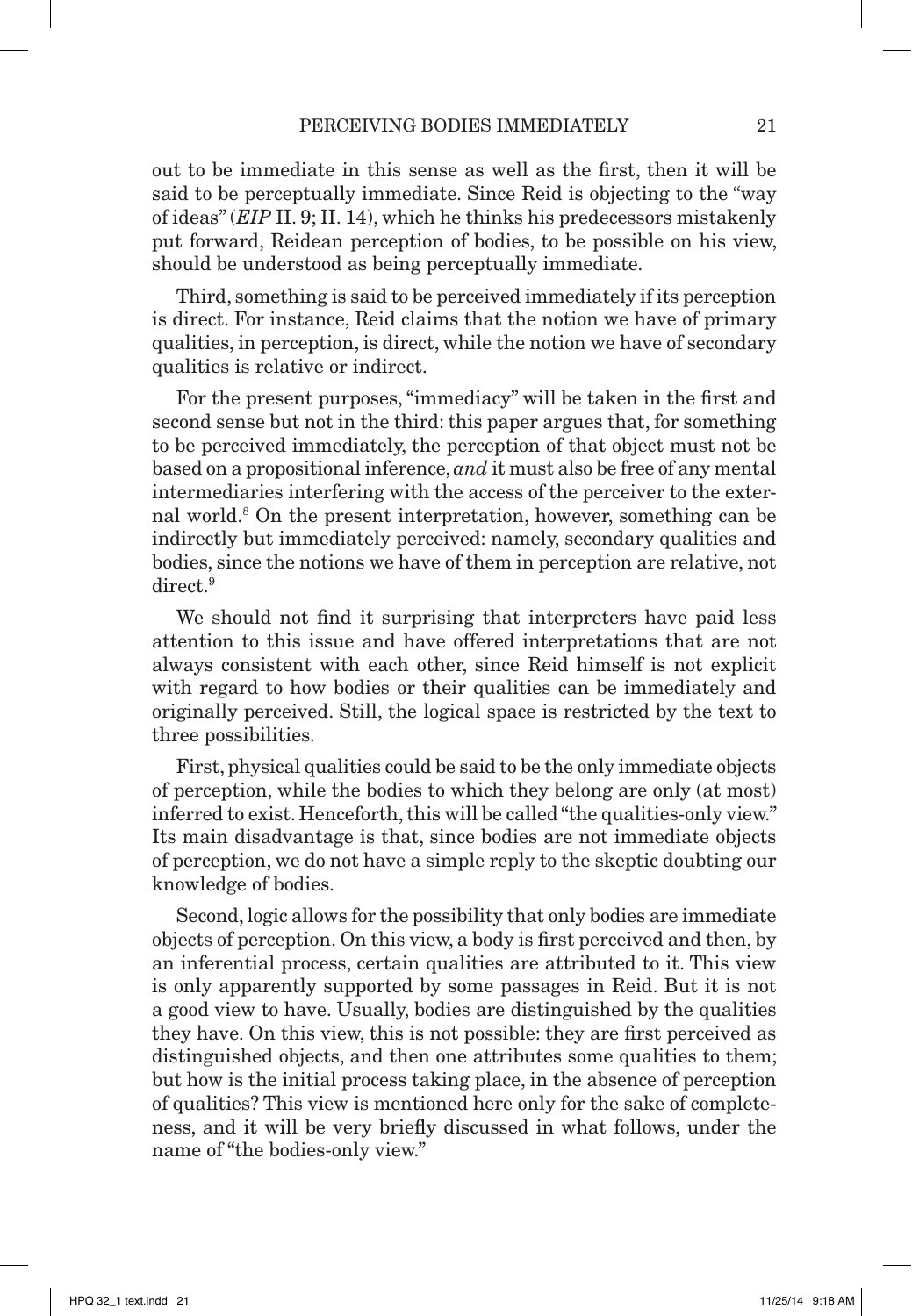Third, the immediate objects of perception could be both qualities and the bodies to which they belong. We are said to perceive a body by seeing its color, for instance. The perception of the body in question is *immediate*, in the relevant senses: the existence of the substance is not propositionally inferred; it is automatically known, by perception. Moreover, there are no mental intermediaries that preclude the perceiver from connecting with the body in question. This will be called "the qualities-and-bodies view."10

There is not enough textual evidence to adjudicate between the first and the third possibilities: the majority of passages support the qualitiesonly view. In other places, however, Reid argues that bodies are also perceived, and at least one passage may be interpreted as supporting the bodies-only view. This last interpretation does not have a lot to back it up, but the fact that some passages support the first view while others support the third view remains. To address this tension, this paper will look at the broader context and conclude that there are strong reasons, internal to Reid's philosophy, for thinking that both qualities of bodies and the bodies to which they belong are objects of perception. Although the text is vexed and, passage by passage, it cannot be established what Reid's view on this issue actually is, the qualities-and-bodies view is the one he should have adopted, given his larger epistemological and metaphysical concerns.

## 2. Evidence That Qualities Are IMMEDIATE OBJECTS OF PERCEPTION

In his earlier work *An Inquiry into the Human Mind on the Principles of Common Sense* (*IHM* henceforth), Reid does not say a lot about what the objects of perception are. He argues that perception necessarily involves a conception of the object of perception and a belief that such an object exists: "the perception of an object implies both a conception of its form, and a belief of its present existence. I know moreover that this belief is not the effect of argumentation and reasoning; it is the immediate effect of my constitution" (*IHM* 6. 20, p. 168). This is seen as the precursor of the "official characterization" of perception, offered in his later work *Essays on the Intellectual Powers of Man* (*EIP* henceforth):

If, therefore, we attend to that act of our mind which we call the perception of an external object of sense, we shall find in it these three things. *First*, Some conception or notion of the object perceived. *Secondly*, A strong and irresistible conviction and belief of its present existence. And, *thirdly*, That this conviction and belief are immediate, and not the effect of reasoning. (*EIP* II. 5, p. 96)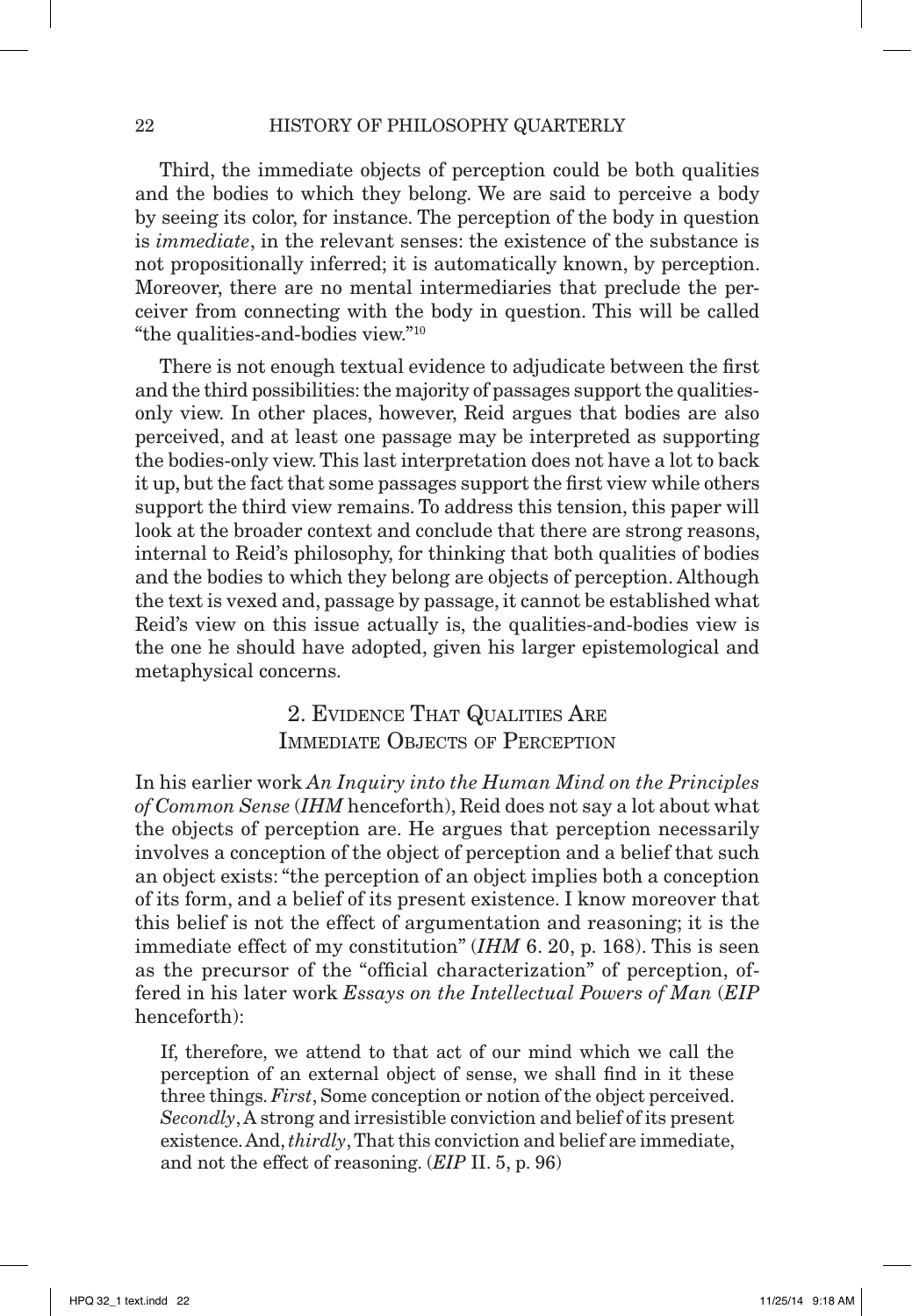So, whatever kinds of things may be objects of perception, one must be able to conceive them and immediately and noninferentially believe that they exist, if one is to be said to perceive them.

In *IHM*, there is just one other place where the issue of what can actually be perceived is briefly touched on. Reid argues that there are two kinds of perceptions: original and acquired. Without going into any details concerning the distinction between original and acquired perception, I would like to draw the reader's attention to this passage for different reasons.<sup>11</sup> In it, Reid suggests that the things immediately perceived are either primary or secondary qualities of bodies, but not bodies:

Our perceptions are of two kinds: some are natural and original, others acquired, and the fruit of experience. When I perceive that this is the taste of cyder, that of brandy; that this is the smell of an apple, that of an orange; . . . these perceptions, and others of the same kind, are not original, they are acquired. But the perception which I have by touch, of the hardness and softness of bodies, of their extension, figure and motion, is not acquired, it is original. (*IHM* 6. 20, p. 171)

Some matters are quite unclear, but what is crucial for the present investigation is that perceptual experiences start from external qualities of bodies. We are not told whether bodies enter the picture at the perceptual level or at an inferential level. Going by just the evidence presented by this passage, the qualities-only view seems to fare better than the qualities-and-bodies view.

The text of *EIP* does not provide an unequivocal answer to the question regarding the immediate objects of perception either. The qualities-only view is well represented throughout the book, and Reid seems to be at his clearest when he argues in favor of this view.

In the opening essay of the book, Reid argues that

[a]ll the things which we immediately perceive by our senses, and all the things we are conscious of, are things which must be in something else as their subject. Thus by my senses, I perceive figure, colour, hardness softness, motion, resistance, and such like things. But these are qualities, and must necessarily be in something that is figured, coloured, hard or soft, that moves, or resist. It is not to these qualities, but to that which is the subject of them, that we give the name of body. (*EIP* I. 2, p. 43)

Qualities of bodies are the only things one perceives immediately, according to this passage. Moreover, whenever we perceive a quality we know that a body having that quality exists. What is unclear is whether we know of that body's existence by perception of the body. This passage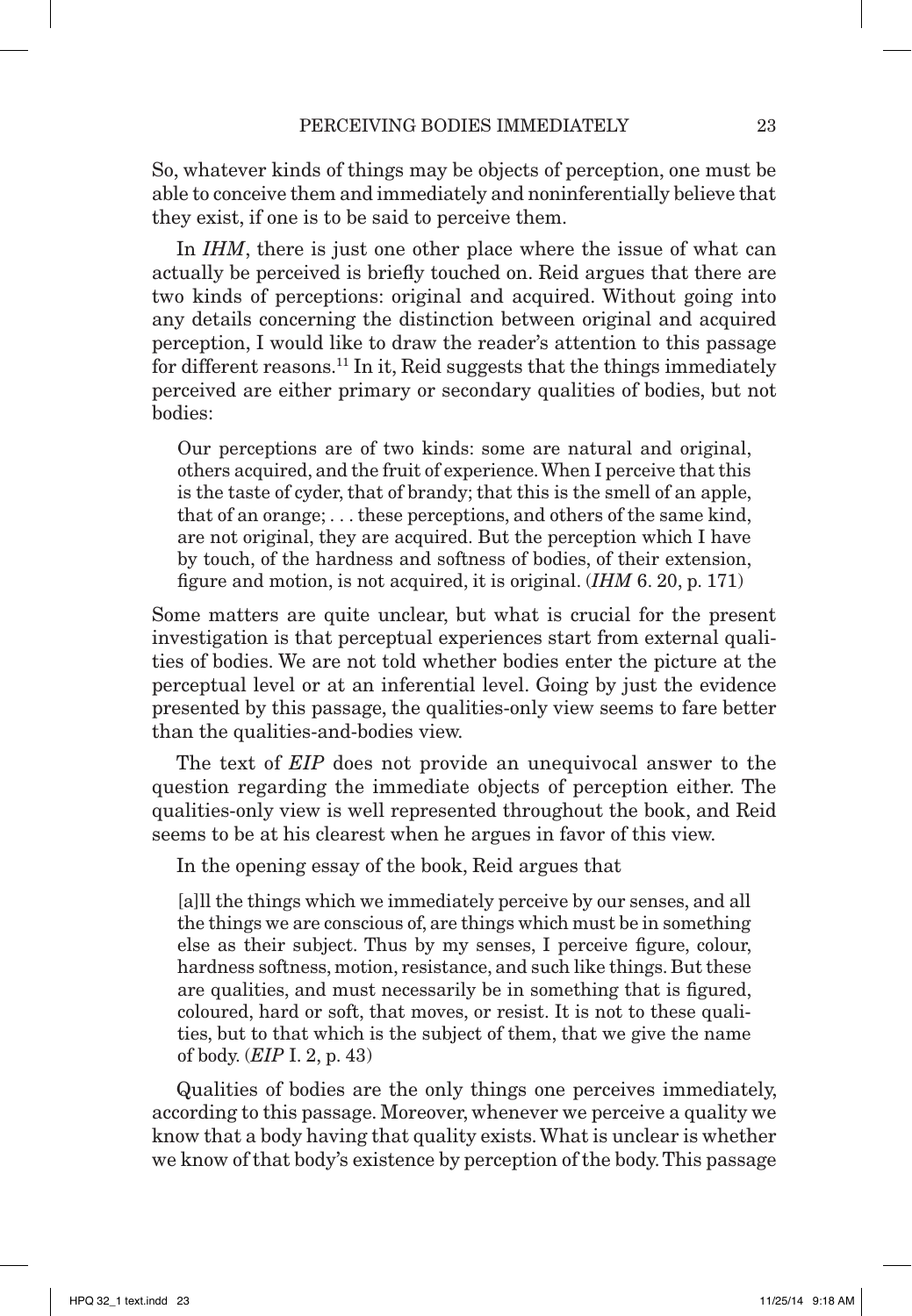seems to tilt the scales toward the qualities-only view and to suggest that, although we learn that bodies exist, we do not do it by perceiving them.

The next relevant passage is the opening sentence of the section titled "The Objects of Perception; and first, Of primary and secondary Qualities": "The objects of perception are the various qualities of bodies" (*EIP* II. 17, p. 200). If Reid had wanted to indicate that other kinds of things besides qualities of substances are to be counted as objects of perception, he would have probably written something like "qualities of bodies are *among* the things perceived." And then it would not be unreasonable to expect a more or less detailed discussion of what is interesting about the other types of things that can be objects of this faculty. However, such a discussion is nowhere to be found in the rest of that section (or anywhere in the book, for that matter). Moreover, the next section (*EIP* II. 18) extends the list of things that can be immediate objects of perception, but that list contains only qualities, too:

Besides primary qualities and secondary qualities of bodies, there are many other *immediate* objects of perception. Without pretending to a complete enumeration, I think they mostly fall under one or other of the following classes. *1st*, Certain states or conditions of our own bodies. *2d*, Mechanical powers or forces. *3d*, Chemical powers. *4th*, Medical powers or virtues. *5th*, Vegetable and animal powers. (*EIP* II.18, p. 211, emphasis added)

This list, although not exhaustive, does not count bodies among the things that can be immediately perceived. One issue is that bodies are more important than some of the things Reid included on this list, and still they are left out. Judging from these passages alone, which are unequivocally addressing the nature of the immediate objects of perception (taken extensionally), bodies are more like an afterthought of perception rather than its immediate objects: in order to *think* about them, one must perceive their qualities.

> 3. Evidence That Bodies Are IMMEDIATE OBJECTS OF PERCEPTION

Contrary to the conclusion of the previous section, other textual evidence indicates that, according to Reid, our senses themselves give us knowledge of bodies. This is first seen in a section of the second essay, dedicated to discussing the information our senses give us about matter and space.12 There, Reid argues that the notion we have of bodies, in perception, is relative, in the sense that we have a conception of matter only inasmuch as we have direct conceptions of its qualities. However, just because we can have only a relative notion of something, it does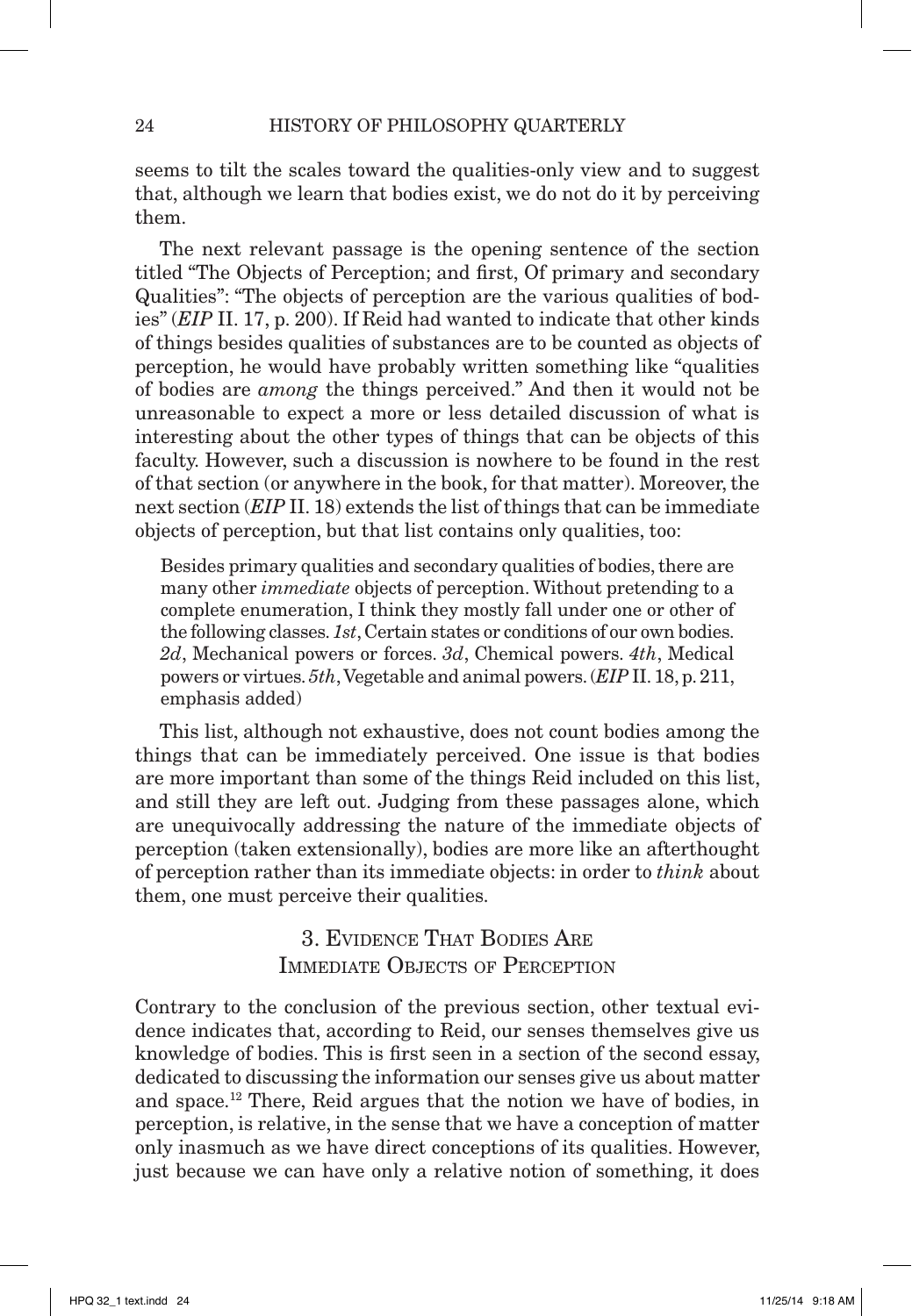not mean that we cannot perceive that thing immediately. Saying that our notion of bodies is relative tells us something about the kind of thoughts we have of them, but not about the way we come to have such thoughts or about the type of knowledge they encode.13 A case in point is color, which is a secondary quality, of which we can have only relative notions, but which we perceive originally and immediately (*IHM* 6. 20, p. 171; *EIP* II. 21, p. 236). So, the fact that the notion we have of bodies is relative does not count against our ability to perceive them immediately. To better understand this issue, think about the way we perceive a cube by perceiving its facing side: we perceive the cube immediately *by* perceiving its facing side. The same can and should be said about the way the qualities of the cube contribute to our perception of the cube: by perceiving a colored figure, we actually perceive the cube itself. We should not think that we *first* see the color and figure and then the cube.

 It must be noted that we see bodies by seeing their qualities, not the other way around. Human perception is sensitive to the asymmetrical relation that exists between bodies and their qualities: qualities belong to bodies, while bodies do not belong to qualities. However, according to Reid, one does not use one's inferential capacities to reach a body via one of its qualities, in perception. It is an important point for Reid's epistemology that reasoning is not involved in the perceptual process: it is not in virtue of a perceiver's *thinking* that he knows a body having a certain color exists, whenever he sees that color. It is in virtue of our constitution that we perceive bodies whenever we perceive qualities, and this type of perception can, therefore, count as epistemically immediate.

 It is a matter of interpretation whether Reid argues that we are hard-wired to perceive bodies by perceiving their qualities. Two of the first principles of common sense that Reid uses to justify his whole enterprise support this interpretation. The first one, given in the first essay, states: "I take for granted that there are some things which cannot exist by themselves, but must be in something else to which they belong, as qualities or attributes" (*EIP* I. 2, p. 43). This metaphysical principle is mirrored by one of the principles of necessary truths, discussed in the sixth essay: "[T]he qualities which we perceive by our senses must have a subject, which we call body" (*EIP* VI. 6, p. 495). These principles tell us only that qualities cannot exist on their own. They do not tell us anything about how perception of bodies comes about. However, we do have knowledge of bodies, and this knowledge is based on our senses, Reid thinks. He argues that, even as infants, we know that beings other than ourselves exist (mother, father, and so forth) and that we know this by the "testimony of our senses" *(EIP* VI. 5, p. 477). One question is whether we gain this knowledge perceptually or inferentially. If we used one or both of these principles as steps or rules in an inference, to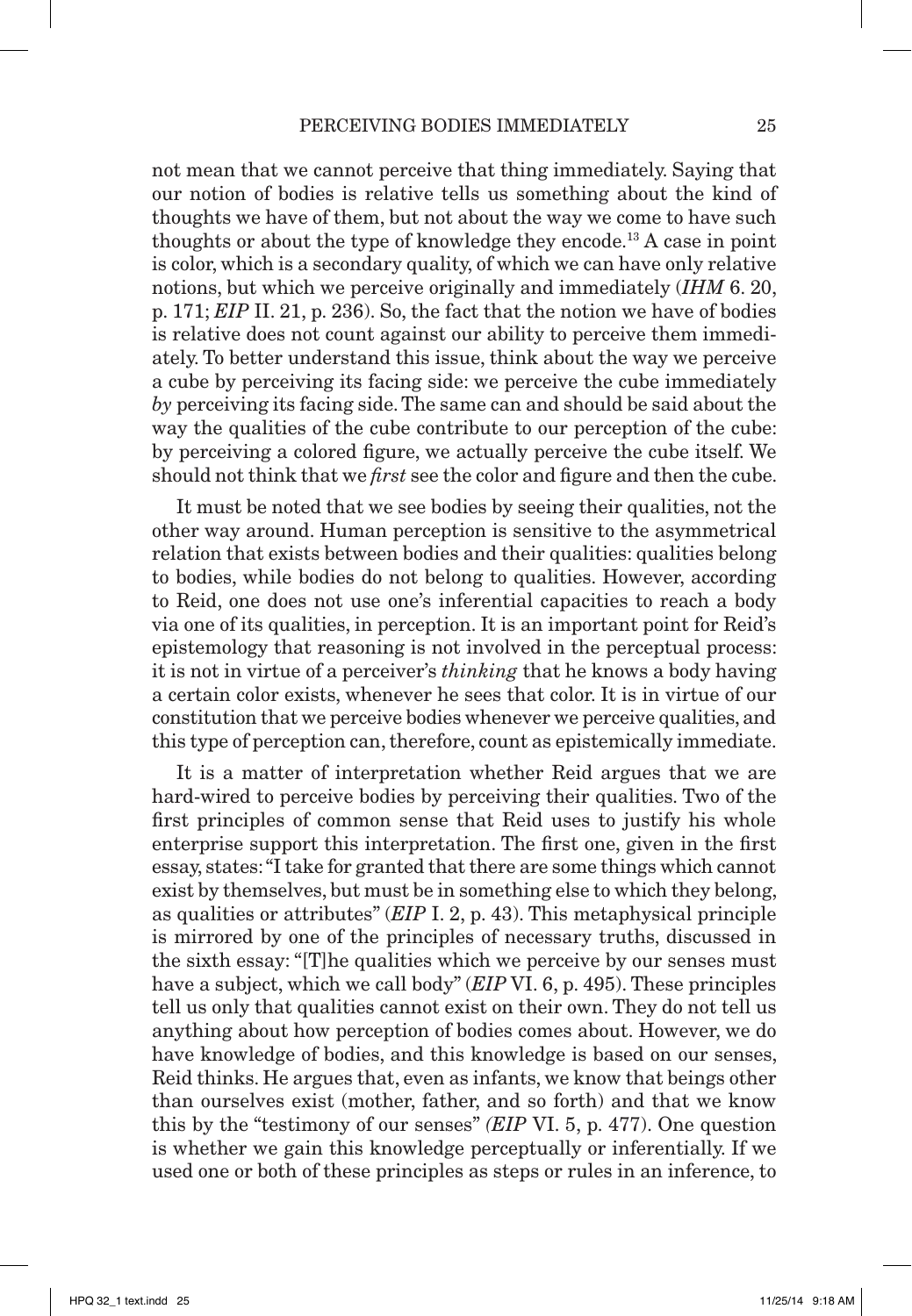contribute to our "perception" of bodies, that perceptual knowledge of bodies would not be epistemically immediate. However, as Keith Lehrer showed, first principles, in Reid's philosophy, should be understood as being explanatory rules, providing a way of understanding how the human mind functions, just as a law of physics provides a way of better understanding a certain physical phenomenon.<sup>14</sup> If we agree that this is the function of first principles, the knowledge we have of bodies in perception is epistemically immediate, and not the effect of reasoning.

 It is an additional question whether this type of perception of bodies can and should count as perceptually immediate. One might object that, on such a view, in order to perceive a body, a perceiver must be aware of the perception of a quality of that body and, in that sense, it might be thought that the perception of the quality is a thought intermediary between the perceiver and the external body. To answer this objection, we should again think about the way Reid understands human perception, based on the two principles of common sense discussed above. A natural law describing the human perceptual process states that, whenever we perceive qualities, our minds are immediately (noninferentially) aware of bodies having those qualities. It is not the awareness of the *perception* of the quality that leads us to the external body; it is the awareness of the *quality* itself that results in our perceiving the body itself. As Van Cleve argues, according to Reid, perceptually mediated perception is an "oxymoron": we are said to perceive something only if we perceive it without any intermediaries.<sup>15</sup>

Bearing all of this in mind, let us look at some relevant passages, which, when read in this light, show that bodies are indeed perceived, whenever their qualities are perceived:

I perceive in a billiard ball, figure, colour, and motion; but the ball is not figure, nor is it colour, nor motion, nor all these taken together; it is something that has figure, and colour, and motion. This is a dictate of Nature, and the belief of all mankind. As to the nature of this something, I am afraid we can give little account of it, but that it has the qualities which our senses discover. (*EIP* II. 19, p. 217–18)

We are said to perceive color, figure, etc, *in* a billiard ball. It is difficult to understand how this is possible without perceiving the billiard ball itself. The qualities of a body need a body to belong to; they cannot exist by themselves. But without perceiving the body they belong to, how can we know to which body they belong? In this particular case, it is a dictate of nature that the perceived qualities belong to a material substance, but it cannot be a dictate of nature that they belonged to a *billiard ball*, instead of something else. The attribution of such-and-such qualities to a body cannot be explained solely by invoking natural laws. I take Reid to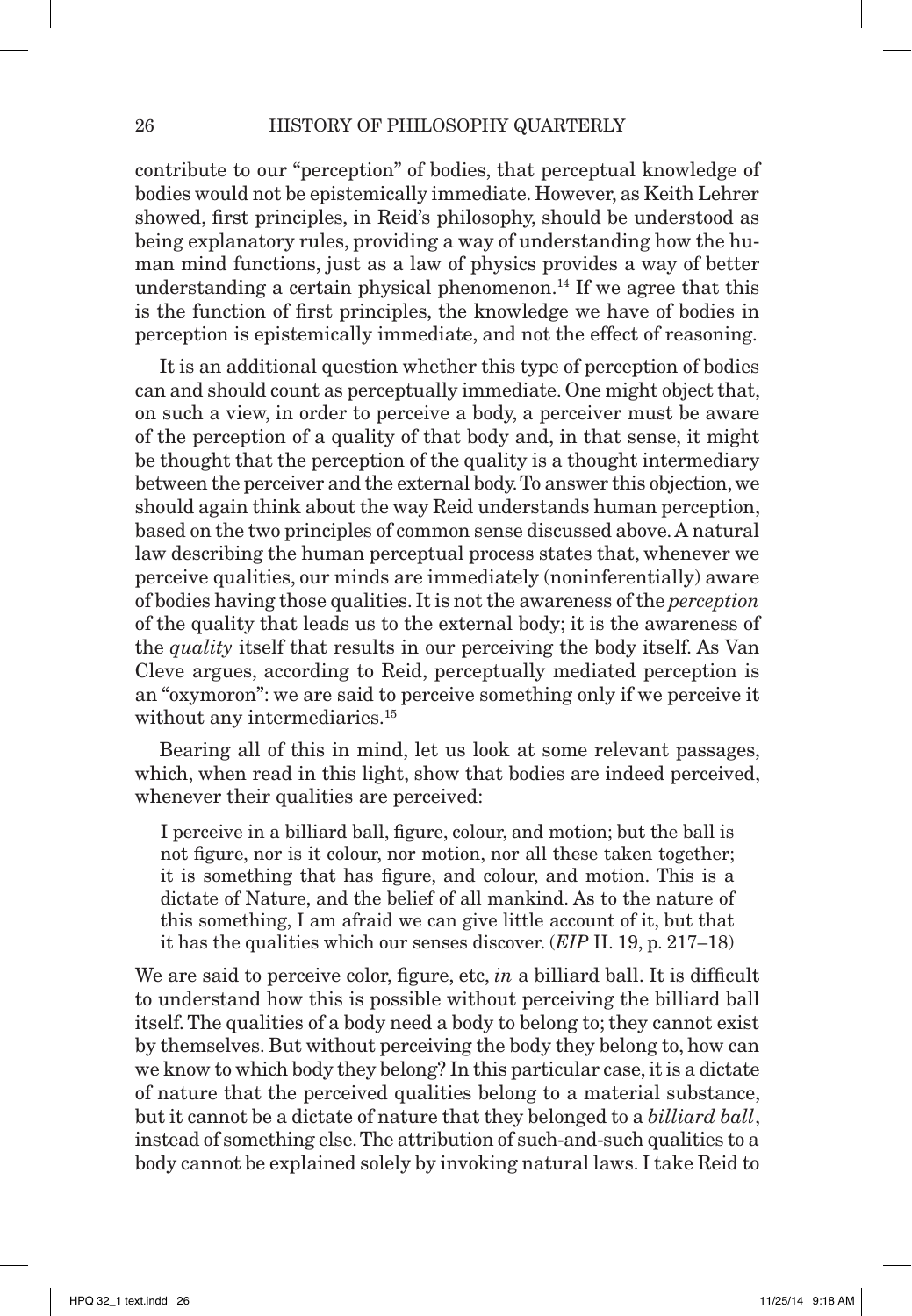be arguing that there is no way of recovering the immediate knowledge of the existence of the body by perceiving only a certain combination of qualities. This passage indicates that the qualities-and-bodies view is better suited to explain how different pieces of the puzzle are held together in perception.

The following passage reinforces this interpretation:

It seems therefore to be a judgment of nature, that the things immediately perceived are qualities, which must belong to a subject; and all the information that our senses give us about this subject, is, that it is that to which such qualities belong. (*EIP* II. 19, p. 218)

We are told that we immediately perceive qualities and that they need a subject in which to inhere, which cannot be anything but a body. Since no quality can exist by itself and since perception tells us that qualities exist, their subjects must exist too. Reid thinks that we do not reach this conclusion by reasoning: it is a dictate of nature and immediately available to everyone undergoing a perceptual experience. The belief in the existence of a material substance, supporting the qualities thus perceived, is as immediate as the belief in the existence of the material qualities themselves.

Thus, by perception of qualities, we have a relative notion of the subject to which they belong and an immediate belief in the existence of this subject. Two necessary conditions for perception are, therefore, met for body, just as they are met for the secondary quality of color (*IHM* 6. 20, p. 171; *EIP* II. 21, p. 236).<sup>16</sup> There is no reason to discount the idea that bodies are perceived, any more than there is for the idea that color is perceived.

 One last piece of indirect evidence that bodies, as well as their qualities, are immediate objects of sense is supplied by the following passage:

I think it requires some ripeness of understanding to distinguish the qualities of a body from the body. Perhaps this distinction is not made by brutes, nor by infants; and if any one thinks that this distinction is not made by our senses, but by some other power of the mind, I will not dispute this point, provided it be granted, that men, when their faculties are ripe, have a natural conviction, that sensible qualities cannot exist by themselves without some subject to which they belong. (*EIP* II. 19, p. 219)

Here Reid argues that, to distinguish qualities from bodies, one must either have their sense faculties fully developed or some of the other faculties, possibly abstraction and reasoning, must be usable to their fullest capacity. Furthermore, it is probably because we lack any clear notions of qualities and bodies that we are unable to distinguish them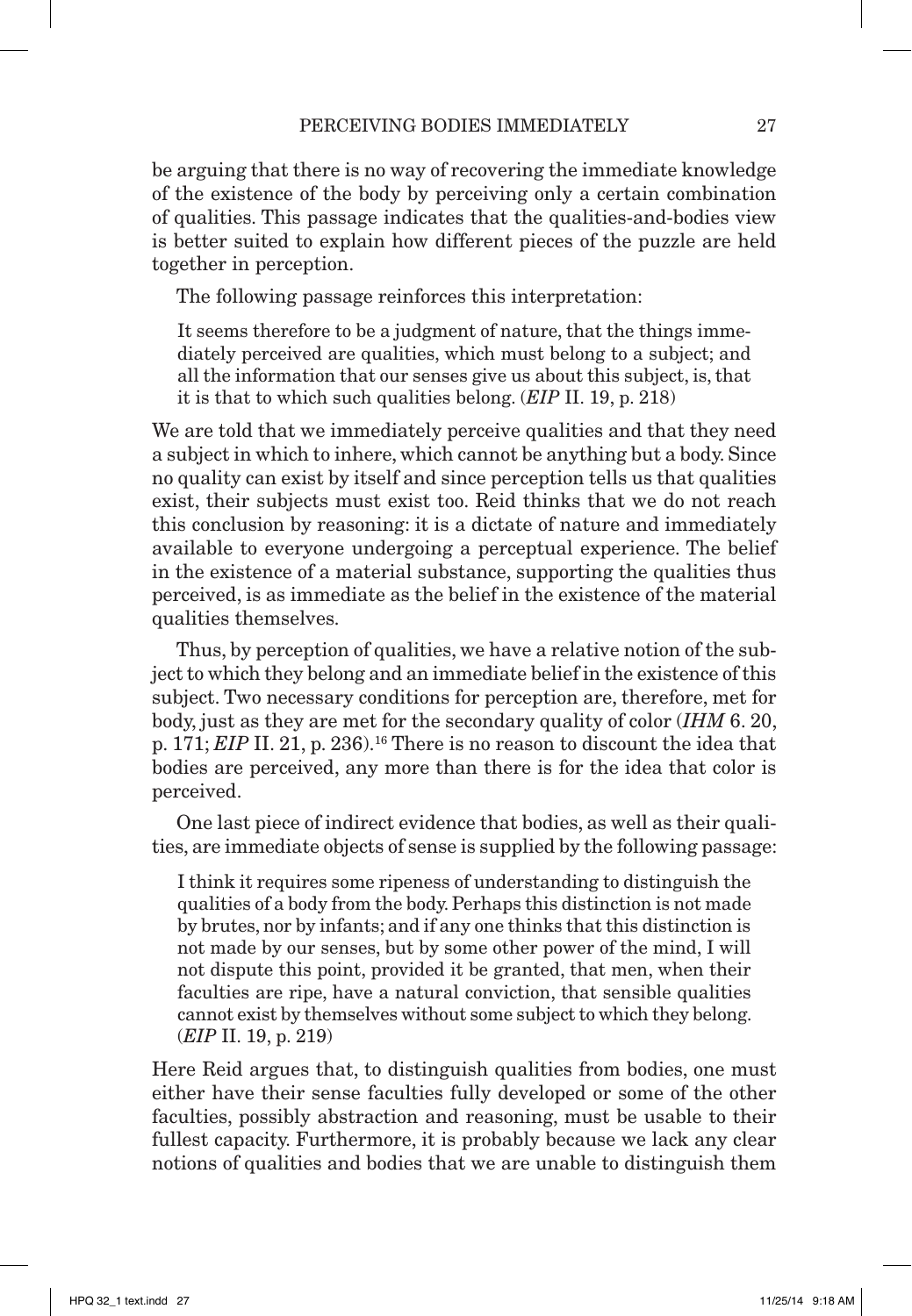early on in our development. This, in turn, suggests that Reid thinks that it is at least a metaphysical possibility that, in our infancy, perception does not have enough power to mark qualities as separate from bodies.

 Suppose, however, that infants perceived only qualities and that the existence of the bodies these qualities belonged to were inferred, based on the perception of their qualities. On this scenario, our senses would not inform us of the existence of bodies. Infants would lack not only the ability to know that "sensible qualities cannot exist by themselves without some subject to which they belong" but also the ability to perceive bodies as well as qualities. However, this is not how Reid thinks of the issue. He argues that mature human beings are able to draw the distinction in question because both types of things—qualities and bodies—are objects of perception. Since drawing a distinction does not add any element to an equation but helps to separate already existing ones, it is clear that the distinction in question can be drawn only between things that are already present to the mind.

Based on the evidence discussed so far, Reid seems to be endorsing one of the qualities view, but not the bodies-only view. At the outset, I said that one passage might be seen as providing support for the last view:

if I may trust the faculties that God has given me, I do perceive matter objectively, that is, something which is extended and solid, which may be measured and weighed, is the immediate object of my touch and sight. And this object I take to be matter, and not an idea. (*EIP* II. 11, p. 154)

Reid writes this in the course of discussing Berkeley's idealist system. His main concern is to argue that what we perceive is physical and external to our mind, not just an idea, which is mental and thus internal. Reid argues that matter is the immediate object of one's perception—at least of the senses of sight and touch. If we think that the use of the definite article indicates that matter, namely, body (since Reid uses these terms interchangeably), is exclusively the object of perception, this passage will be seen to contradict all the passages surveyed so far. But this is not the only interpretation possible: the use of the definite article indicates exclusivity, but of a different kind. The contrast here is between things of the physical world and things of the mind, and, by using the phrase "the immediate object of my touch and sight" to describe matter, Reid flags his opposition to Berkeley and the tradition to which he belongs. No mental entities, be they ideas or something else, are immediate objects of perception; the only things that have that role are material objects. Read in this light, this passage supports the idea that bodies, too, are immediate objects of perception, just as their qualities are. It does not support the bodies-only view, but the qualities-and-bodies one.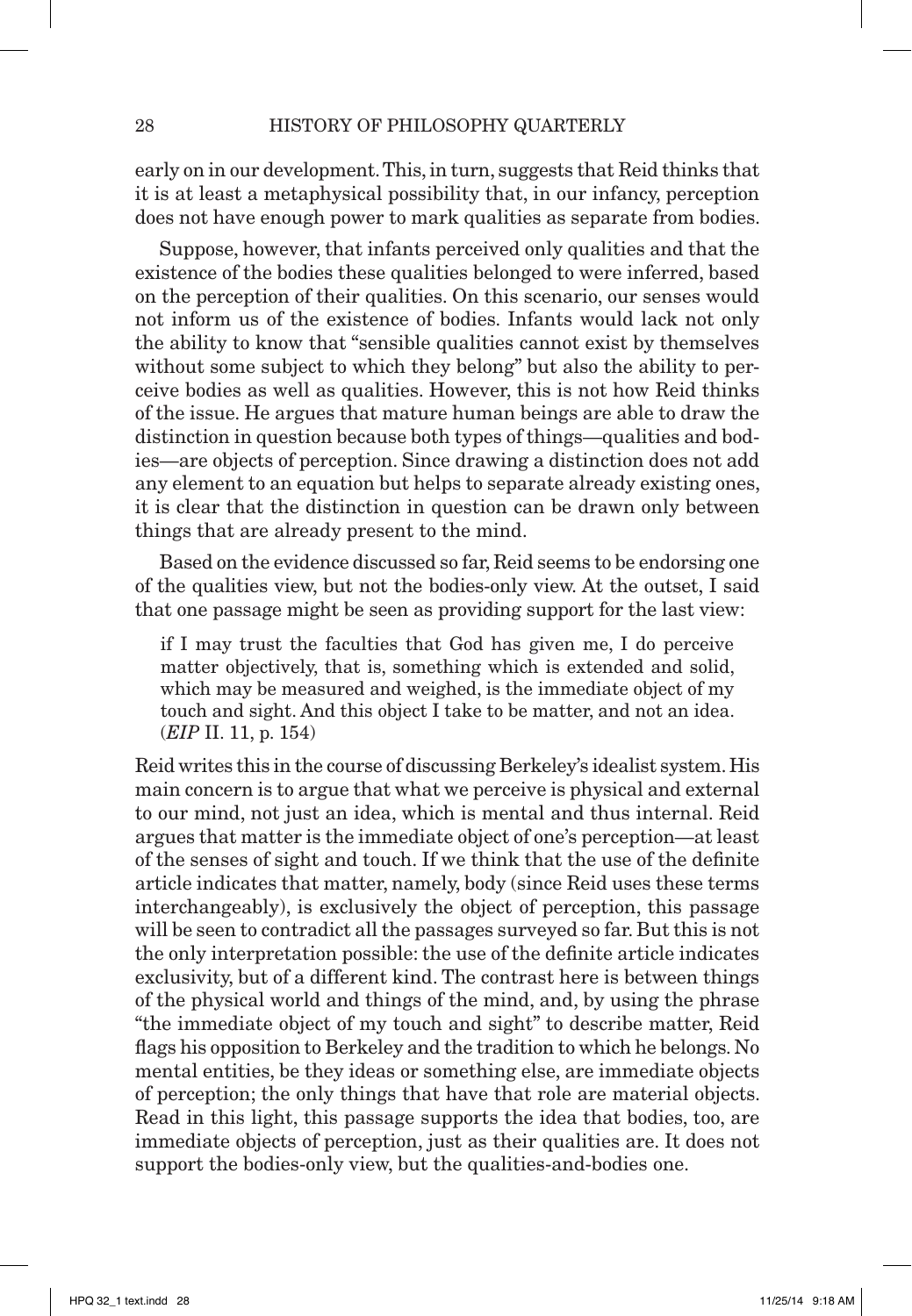One problem remains, however: Reid is inconsistent in his claims. He sometimes argues that only qualities can be immediately perceived, while, at other times, he says that bodies are immediate objects of perception. To address this issue, the next section discusses some Reidean reasons for endorsing the qualities-and-bodies view.

#### 4. Which View Should Reid Have Adopted?

The qualities-and-bodies view agrees more with the rest of Reid's philosophy than the qualities-only view, which is the only other viable option. To show that this is so, let us look at some arguments against the qualitiesonly view and some advantages of the qualities-and-bodies view.

#### 4.1. An Argument against the Qualities-only View

Reid should have supported the qualities-and-bodies view for at least two reasons, which I discuss in turn. The first is an argument meant to clear away some obstacles to the qualities-and-bodies view, rather than to support it directly. It provides grounds for rejecting both the qualitiesonly view and the bodies-only view, but since the latter view lacks clear textual support and it is a bad view to have anyway, I focus on showing that someone with Reid's philosophical commitments should not endorse the former. Let us call this argument "no knowledge of bodies without knowledge of qualities."

To fully understand this argument, we need a more detailed analysis of the process of perception, to which I now turn. Reid argues that two other faculties are necessary ingredients of every perceptual experience. As already indicated, the official characterization of perception, in *EIP*, requires the perceiver to have a conception of the object perceived and a belief in its present existence that is "immediate, and not the effect of reasoning" (*EIP* II. 5, p. 96). Before going any further, I would like to explain how "perceptual conception" and "perceptual belief" work.<sup>17</sup>

With regard to perceptual conception, I subscribe to the view that it is akin to Russellian acquaintance, as William Alston and Van Cleve have argued.18 Alston argues that perceptual conception is not about the use of "general concepts"; hence, its role is not to subsume an object under a concept.19 Another way to put this point is that perceptual conception does not have any kind of conceptual content; its role is to present the bare object to the mind of the perceiver, without focusing the attention on what kind of object that is.20 Perceptual conception does not function as a faculty that explicitly predicates properties of objects; its content is not given by descriptive propositions.

However, we do form some notion of what kind of properties and/or bodies we perceive, so, if conception is not responsible for indicating what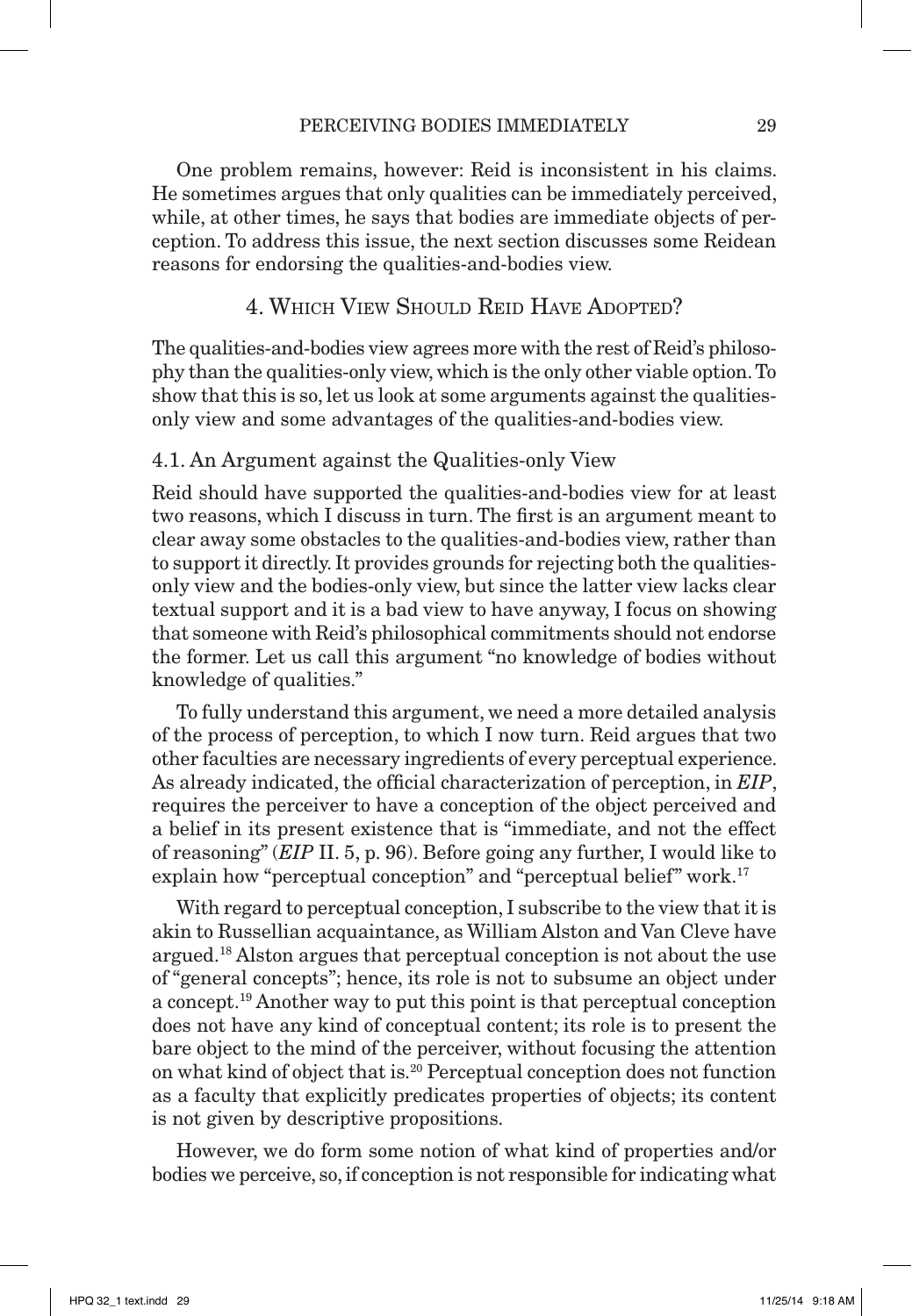attributes the substances have, one could think that that role is played by "perceptual belief," Copenhaver argues; but I think that there is not enough textual evidence to support this interpretation.<sup>21</sup> Reid consistently says only that, in perception, one is seized by a belief that the object perceptually conceived *exists* when it is thus conceived.22 This can be seen as attributing a certain type of property—namely, existence—to the object of perceptual conception. However, this is not full-blown predicate attribution, not even on the assumption that existence is indeed a predicate. One may believe that something exists without thinking that it is a certain kind of something. For instance, someone may see something at a great distance and have no idea whether it is a rock or a man with an umbrella and still believe that what he sees (whatever that is) does indeed exist. Furthermore, perceptual belief attributes the same property to every object that is perceptually conceived. In order for perceptual belief to work as Copenhaver says it does, it would have to attribute properties like colors, shapes, or sizes to the objects perceptually conceived, and Reid says nothing about perceptual belief having this role. So, *contra* Copenhaver, perceptual conception presents a physical substance to the mind, without describing it as some specific type of substance, and perceptual belief just affirms the existence of the thing thus conceived.

 On this understanding of perceptual conception and belief, material substances cannot be the only immediate objects of perception. If bodies were the sole objects of perception, we would not get enough information to specify where a body ends and another begins. Nothing would help us identify the figure, size, color, and so forth of the respective body.

Nor can qualities of material substances be the only immediate objects of perception. If all that we perceived were colors, shapes, sizes, and such, we would have no way of entertaining singular thoughts about the substances themselves, in perception. I could never think about my friend that I am just seeing, without that thought being entirely descriptive. If taken to the extreme, this view would have bodies be logical reconstructions out of the physical qualities one perceived, as in Russell's logical atomism, where bodies are nothing more than logical constructs out of our sense data.<sup>23</sup> On such a view, a body would not be perceived, but understood to exist as that thing, whatever it is, that satisfies a certain description. The table I am currently touching would be thought of as being whatever object simultaneously has this particular texture, together with this particular rectangular shape and this particular size. This is a counterintuitive view. My intuition here aligns with that of those philosophers, Reid among them, who think that singular thoughts about material substances are required for knowledge of the material world.24 Without being able to supply singular thoughts about real, existing objects, perception would fail to satisfy our continued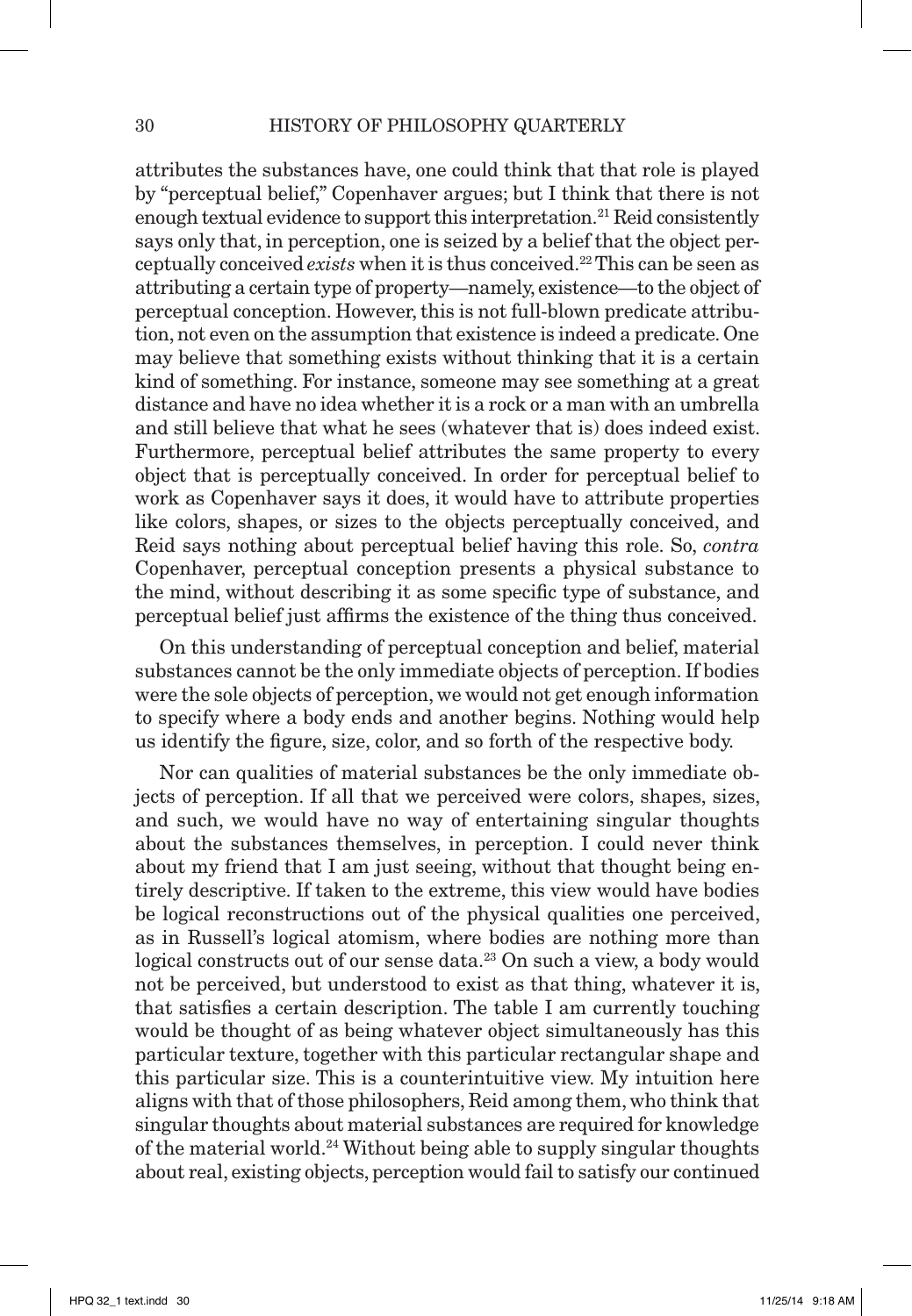interest in material objects, even when certain of their qualities have changed. We want to be able to talk about *the tree* outside our window both in summer and in winter, even though many of the visible qualities that it has during the summer are altogether absent in the winter. Our interest in an object survives the loss of some of its qualities, and Reid is one of the first philosophers to recognize and attempt to explain the role of perception in the production of singular thoughts.

 Immediate perception of bodies has another advantage for Reid. In some of the passages discussed so far, Reid argues that our perceptual faculty cannot stop at qualities; it has to have a way of getting information about the body having those qualities. This is meant to help Reid rebut a particular brand of skepticism, which claims that having perceptual knowledge of qualities of objects is not enough to gain knowledge of the world. This skeptic would say that, in order to claim knowledge about the material world, one's mind must have a way of getting direct access to the bodies populating that world.25 Reid, of course, would want to show that this type of skepticism is as wrong and contrary to common sense as any other kind. These reasons should rule out the qualities-only view.

The combined view is the only one able to do all this work. If the immediate objects of perception are both qualities *and* the bodies they belong to, we learn quite a lot about the external world by perception. We conceive of and believe in the existence of color, figure, size, and so forth as instantiated in the body currently perceived. Even if this type of conception is nonconceptual, in the sense that it does not descriptively inform me that *red* is presently existing in my immediate environment, we will end up knowing more about the body to which those qualities belong, if we take both its qualities and itself to be immediate objects of perception. Namely, we learn that there are qualities, and, since qualities cannot exist by themselves, we also learn that they belong to a body that is currently existent. We move past the qualities, to their subject, and we are thus capable of entertaining singular thoughts about that body itself. On the bodies-only view, we would know only that there is a material substance existing before me—but it would be hard to see how we learn what kind of substance that is. On the qualities-only model, we would know only that certain qualities presently exist—but this would not give us the substance itself.

4.2. Dispelling an Objection against the Qualities-and-Bodies View

The first reason did not directly favor the combined view but showed that both of the other views are wrong. The present argument is meant to dispel an apparent objection to the qualities-and-bodies view. For all that has been said so far, one might think that we can perceive bodies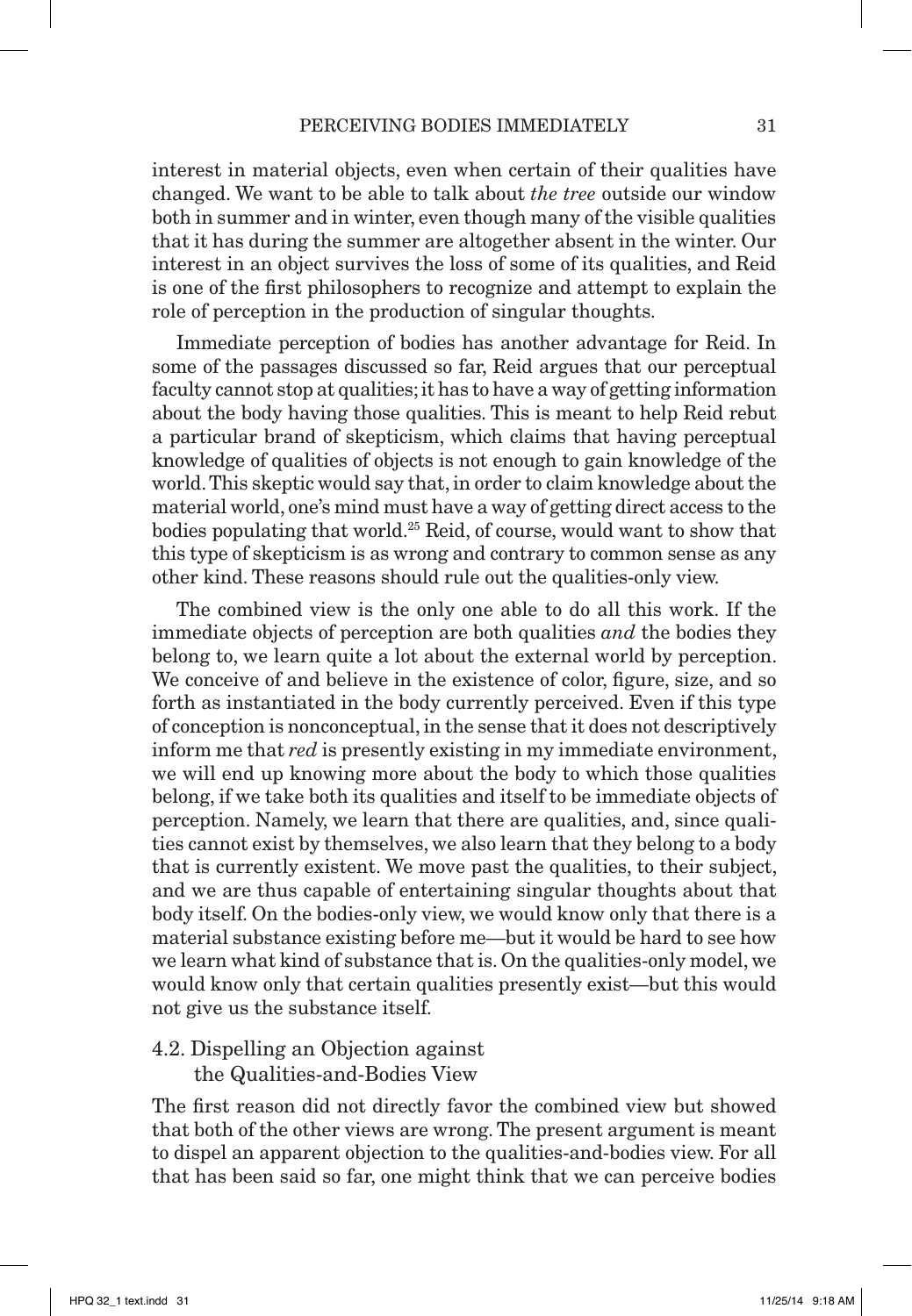only if we know their essences, since otherwise our notions of them are quite obscure. But we do not have such knowledge, according to Reid: only the creator of these substances has access to their essences. So, the objection goes, we cannot perceive bodies. To show that this objection does not work, I argue that knowledge of a substance's essence is not required for perception of that substance.

 Let us look at the relevant passage, and see what conclusions we can draw:

[O]ur conception of [individuals] is always inadequate and lame. They are the creatures of God, and there are many things belonging to them which we know not, and which cannot be deduced by reasoning from what we know: They have a real essence, or constitution of nature, from which all their qualities flow; but this essence our faculties do not comprehend: They are therefore incapable of definition; for a definition ought to comprehend the whole nature or essence of the thing defined. (*EIP* IV. 1, p. 303)

Even if we thought that we can perceive only things we know the nature of, this would not show that bodies cannot be objects of perception. At most, this would show that bodies cannot be perceived without other things being also perceived, namely, their qualities. By perceiving bodies via their qualities, we would not find out what is the nature of the material substances themselves, but we would definitely learn something about them: they have a certain color, shape, and so forth.

The objection would have some force, on the assumption that we perceive only bodies. If that were the case, Reid would need to explain why our perception of bodies does not give us knowledge of their essences. If perception were just a relation between a perceiver and a body, such a limitation would be mysterious. However, on his understanding of perception, we can acquire an immediate knowledge that certain qualities exist in the real world and also immediate knowledge that certain qualities belong to certain bodies. Perception gives us enough information to know that certain qualities belong to certain bodies, but not enough information to know which qualities constitute the essence of a certain body. This, however, should not be surprising, given Reid's idea that only their creator knows the real natures of substances.

 Let us take stock. Reid should not adopt the bodies-only view, since, on this view, perception would not provide crucial information regarding what type of object one is perceiving. He should also not adopt the qualities-only view, since, on this view, perception is incapable of giving us singular thoughts about the objects perceived. He should have adopted the combined view, since it is the most attuned to his overall epistemological commitments.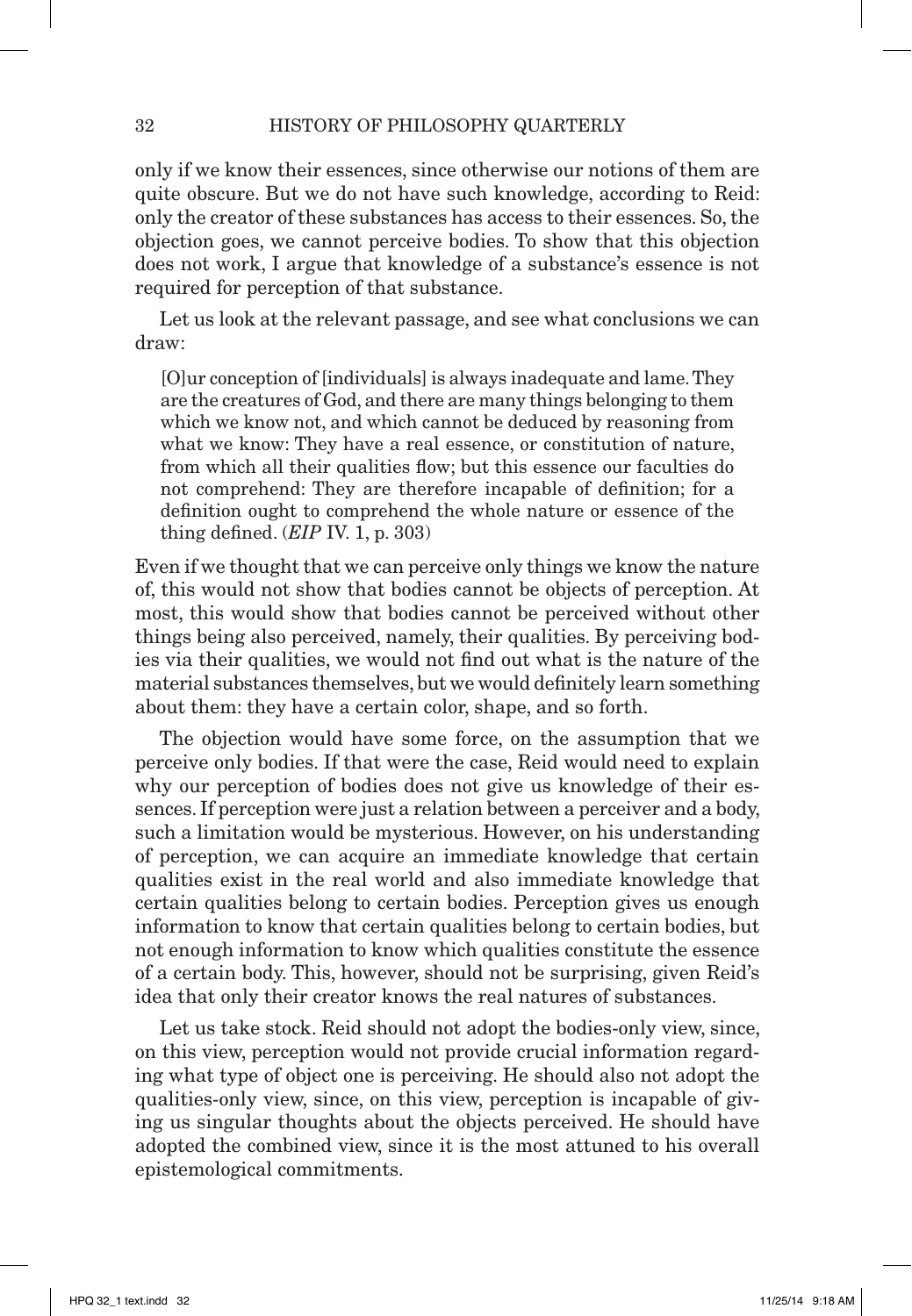#### 5. Concluding Remarks

Although the evidence that Reid consistently thought that qualities and material substances are immediate objects of perception is not conclusive, this paper offered several arguments to show that his writings not only allow for this view but also support it better than any of the competing ones. Material substances are immediate objects of perception; they are just not *bare* objects of perception: we need to perceive some of their qualities, in order to perceive them. Bodies do indeed populate the world around us; we just interact with them with the help of their qualities.

Thus, this paper argued, one should not disregard the passages favoring the qualities-and-bodies view, even though they are at odds with those supporting the qualities-only view. While one should acknowledge this tension, one should also look at the broader context, provided by Reid's general philosophical commitments, before deciding which of these views is better. The qualities-and-bodies view is the view that Reid should have endorsed. An explanation of how perception of bodies actually works, and what role the qualities of bodies actually play, is needed, but such an explanation would have taken us too far from the main considerations of the present paper and is best left for a future occasion.26

*University of Missouri—Columbia*

#### **NOTES**

1. The use of the word "representation" in a paper on Thomas Reid should not be met with disapproval. Reidean thoughts have contents and, if the contents are perceptual, they may match the reality or not, depending on the circumstances (see, for instance, his discussion about the errors of perception, in *EIP*  II. 21 and 22). Reid's key antirepresentationalist criticism is that, if we allow ideas as intermediaries between our minds and the external world, we lose the battle with skepticism: we do not perceive the world; we perceive only more or less accurate mental images of the world. Having contentful thoughts about the objects around us, however, does not lead to any kind of mediation between the mind and the world. The objects themselves (be they qualities or bodies) are the things that are immediately perceived, and this is all that matters for the present discussion.

2. For more details on this debate, see Tyler Burge, *Origins of Objectivity* (Oxford: Oxford University Press, 2010), 438–42. Burge argues that *body* is a perceptual attributive and that our perceptual apparatus gives us representations as of bodies. Elisabeth Spelke, on the other hand, argues that we do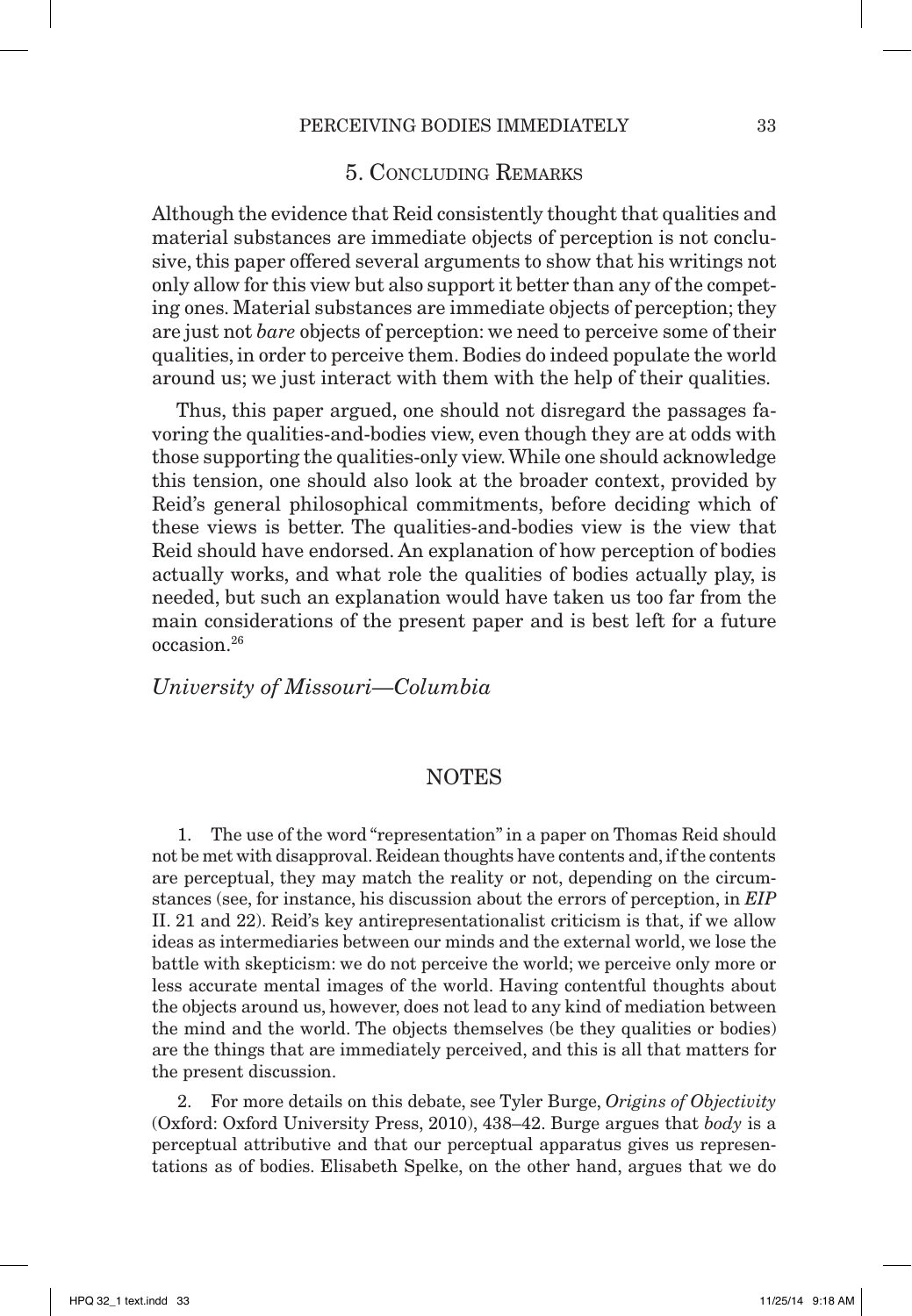not perceive bodies; we learn that they exist at a conceptual level. See her, "Where Perceiving Ends and Thinking Begins: The Apprehension of Objects in Infancy," in *Perceptual Development in Infancy*, The Minnesota Symposia on Child Psychology 20, ed. A. Yonas, 197–234 (Hillsdale, NJ: Lawrence Erlbaum, 1988). This debate is not the focus of the present investigation; hence, it will not be analyzed in greater detail. However, it is important to note that a careful scrutiny of its history should help us better understand the origins of the debate and the reasons for still being at a standstill in reaching a solution.

3. In this paper, all references will be made to Thomas Reid, *An Inquiry into the Human Mind on the Principles of Common Sense: A Critical Edition* (1764; Edinburgh: Edinburgh University Press, 1997). Citation as follows (*IHM*, chapter, section, page number). The other references will be made to Thomas Reid, *Essays on the Intellectual Powers of Man: A Critical Edition* (1785; Edinburgh: Edinburgh University Press, 2002). Citation as follows (*EIP*, essay, section, page number.)

4. Keith Lehrer, *Thomas Reid* (London: Routledge, 1989), has a good exposition of Reid's reaction to skepticism.

5. Keith Lehrer and John Christian Smith, "Reid on Testimony and Perception," *Canadian Journal of Philosophy* 15, no. 1 (1985): 21–38. Special issue, supplementary vol. 11, "New Essays in Philosophy of Mind," series 2.

6. This category is represented, among others, by Todd Buras, "The Problem with Reid's Direct Realism," *The Philosophical Quarterly* 52 (2002): 457–77; and Rebecca Copenhaver, "Thomas Reid's Direct Realism," *Reid Studies* 4 (2000): 17–34. Copenhaver, on p. 20, cites one problematic passage for the view that bodies are objects of perception, but the focus of her article is different; thus, she takes it for granted that, for Reid, the phrase "objects of perception" (extensionally understood) denotes bodies.

7. For more, see George Pappas, "Sensation and Perception in Reid," *Noûs* 23, no. 2 (1989): 156–67; and Todd Buras, "Three Grades of Immediate Perception: Thomas Reid's Distinctions," *Philosophy and Phenomenological Research* 76, no. 3 (2008): 603–32.

8. It might seem that some passages could be taken to support one notion of immediacy, and not the other; but, in light of all the evidence that we have, I argue that, whenever this happens, one should rather understand that one of the two notions of immediacy is foregrounded, while the other, although still alive, should be kept in the background. For instance, when Reid argues that perception is epistemically immediate, that is the sense he is interested in right then and there. But it is never a good idea, given Reid's commitments against "the way of ideas," to think that perception could ever be *perceptually* mediate.

9. This position is not as eccentric as it may seem. I will not develop it further in this paper, because what is relevant for the present purposes is the suggestion that we should discount this sense of immediacy when we are wondering whether our perception of bodies is immediate, not whether immediacy is a synonym for directness. Other scholars think that the notion of immediacy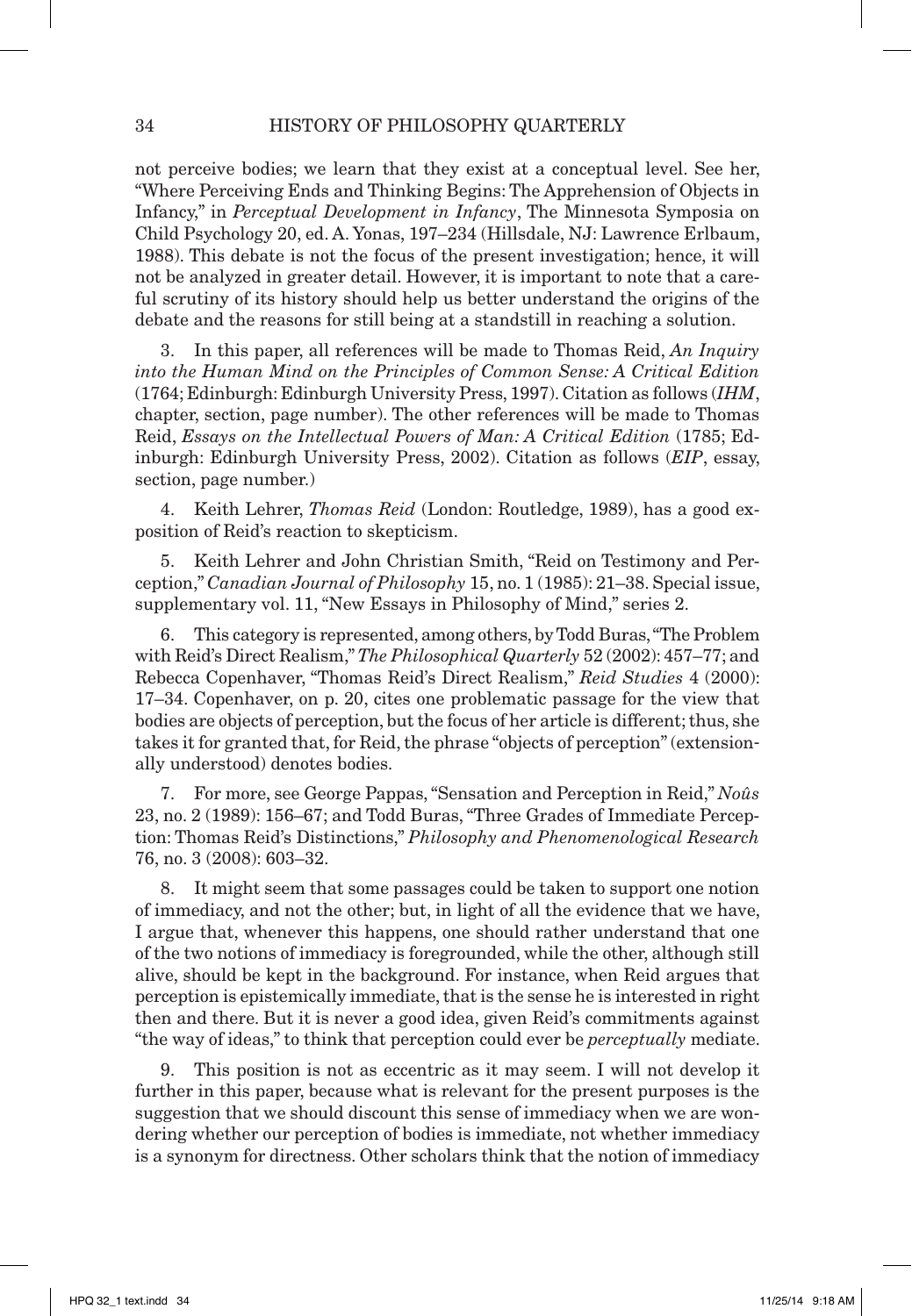is not essentially linked to that of directness, for Reid: for instance, Copenhaver argues that Reid's realism is simultaneously mediated and direct. For more on this issue, see "Thomas Reid's Direct Realism," 18.

10. This view is inspired by a suggestion briefly put forward by James Van Cleve, "Reid's Theory of Perception," in *The Cambridge Companion to Thomas Reid*, ed. Terence Cuneo and Rene van Woudenberg, 101–33 (Cambridge: Cambridge University Press, 2004). In discussing Pappas's definition of direct perception, Van Cleve makes it sound as if, according to Reid, one is able to perceive bodies by their qualities. In this paper, I take this suggestion and develop it further by showing exactly how it is possible to perceive a body via its qualities and by discussing whether this is, indeed, Reid's view. Such an analysis is missing from Van Cleve's article and is needed to address the issues I deal with in this paper. For more, see Van Cleve, "Reid's Theory of Perception," 113–14.

11. The contrast Reid draws between original and acquired perception is not the focus of the present investigation, so it will not be addressed at any length in this paper. The primary issue under consideration here goes beyond the debate regarding whether to think that acquired perception is perception proper, as Copenhaver argues, or not, as Van Cleve believes. For more on this debate, see Rebecca Copenhaver, "Thomas Reid on Acquired Perception," *Pacific Philosophical Quarterly* 91, no. 3 (2010): 285–312; and Van Cleve, "Reid's Theory of Perception," 125–28.

12. Reid uses "matter," "material substance," and "body" interchangeably, as indicated here: "We give the names of *matter*, *material substance*, and *body*, to the subject of sensible qualities; and it may be asked what this *matter* is?" ([original emphasis] *EIP* II. 19, p. 217).

13. I thank an anonymous reviewer for this journal for helping me clarify this point.

14. This interpretation is developed in Lehrer, *Thomas Reid*, 152–64.

15. Van Cleve, "Reid's Theory of Perception," 107.

16. These two are necessary conditions for perception, according to both IHM 6. 20, p. 168, and EIP II. 5, p. 96.

17. The marker "perceptual" indicates that both conception and belief, when involved in perception, have certain characteristics that set them apart from other types of conception and belief, respectively.

18. See William Alston, "Reid on Perception and Conception," in *The Philosophy of Thomas Reid*, ed. Melvin Dalgarno and Eric Matthews, 35–47 (Dordrecht: Kluwer Academic Publishers, 1989); and Van Cleve, "Reid's Theory of Perception."

19. Alston, "Reid on Perception and Conception," 43.

20. This is a controversial point among Reid scholars. However, since a full presentation and evaluation of this debate would take us too far from the concerns of the present paper, I simply invoke the Alston-Van Cleve arguments, since